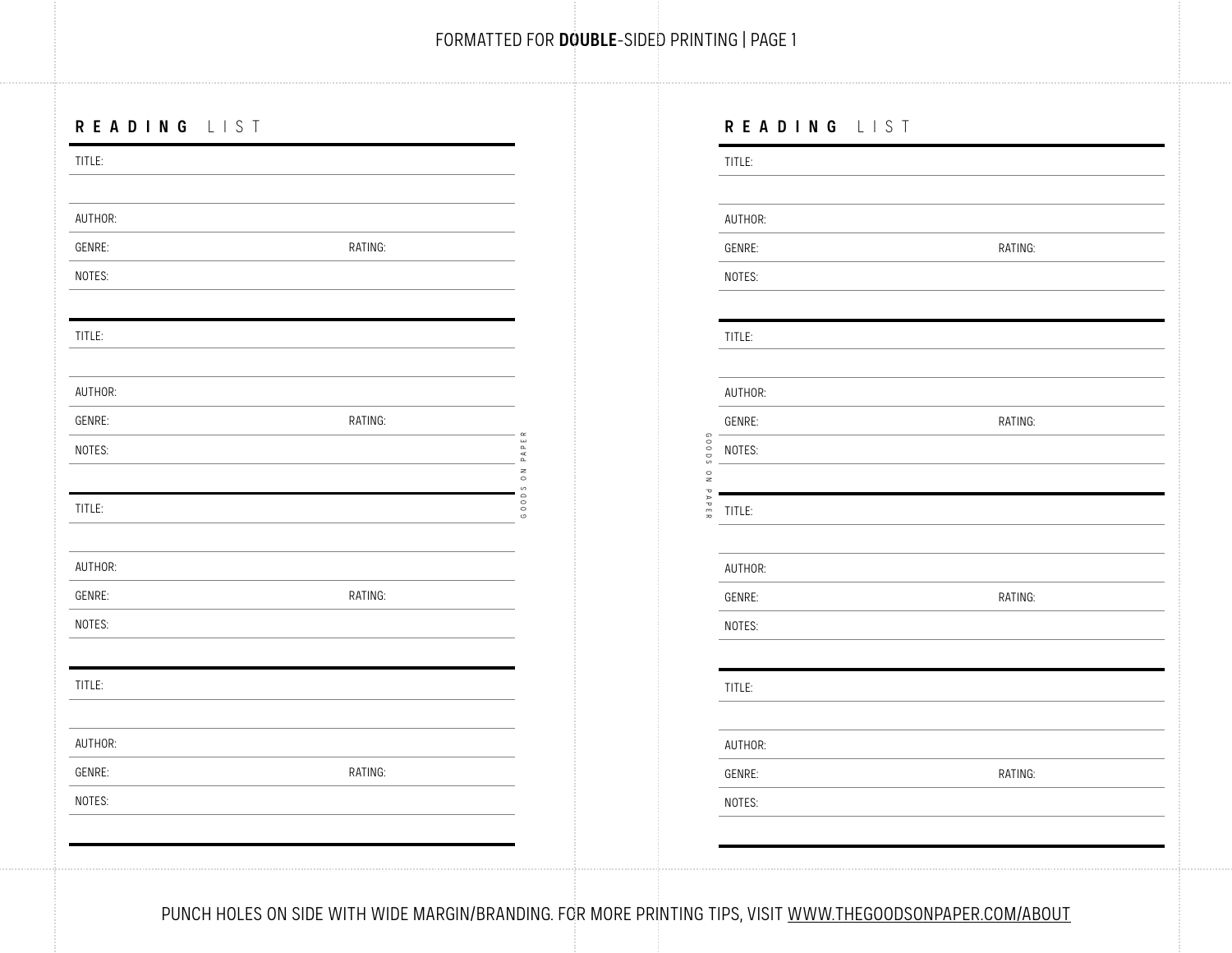## **READING** LIST

| TITLE:  |                                                                                                            |                                     |                                  | TITLE:  |         |
|---------|------------------------------------------------------------------------------------------------------------|-------------------------------------|----------------------------------|---------|---------|
|         |                                                                                                            |                                     |                                  |         |         |
| AUTHOR: |                                                                                                            |                                     |                                  | AUTHOR: |         |
| GENRE:  | RATING:                                                                                                    |                                     |                                  | GENRE:  | RATING: |
| NOTES:  |                                                                                                            |                                     |                                  | NOTES:  |         |
|         |                                                                                                            |                                     |                                  |         |         |
| TITLE:  |                                                                                                            |                                     |                                  | TITLE:  |         |
|         |                                                                                                            |                                     |                                  |         |         |
| AUTHOR: |                                                                                                            |                                     |                                  | AUTHOR: |         |
| GENRE:  | RATING:                                                                                                    | $\alpha$                            |                                  | GENRE:  | RATING: |
| NOTES:  |                                                                                                            | $\mathbf{\Omega}$                   | SO003                            | NOTES:  |         |
|         |                                                                                                            | $\geq$<br>$\circ$                   | $\frac{0}{2}$<br>$\mathbbmss{d}$ |         |         |
| TITLE:  |                                                                                                            | $\frac{0}{0}$<br>$\circ$<br>$\circ$ | PER                              | TITLE:  |         |
|         |                                                                                                            |                                     |                                  |         |         |
| AUTHOR: |                                                                                                            |                                     |                                  | AUTHOR: |         |
| GENRE:  | RATING:                                                                                                    |                                     |                                  | GENRE:  | RATING: |
| NOTES:  |                                                                                                            |                                     |                                  | NOTES:  |         |
|         |                                                                                                            |                                     |                                  |         |         |
| TITLE:  |                                                                                                            |                                     |                                  | TITLE:  |         |
|         |                                                                                                            |                                     |                                  |         |         |
| AUTHOR: |                                                                                                            |                                     |                                  | AUTHOR: |         |
| GENRE:  | RATING:                                                                                                    |                                     |                                  | GENRE:  | RATING: |
| NOTES:  |                                                                                                            |                                     |                                  | NOTES:  |         |
|         |                                                                                                            |                                     |                                  |         |         |
|         |                                                                                                            |                                     |                                  |         |         |
|         |                                                                                                            |                                     |                                  |         |         |
|         | PUNCH HOLES ON SIDE WITH WIDE MARGIN/BRANDING. FOR MORE PRINTING TIPS, VISIT WWW.THEGOODSONPAPER.COM/ABOUT |                                     |                                  |         |         |

| TITLE:  |         |
|---------|---------|
|         |         |
| AUTHOR: |         |
| GENRE:  | RATING: |
| NOTES:  |         |
| TITLE:  |         |
| AUTHOR: |         |
| GENRE:  | RATING: |
| NOTES:  |         |
| TITLE:  |         |
| AUTHOR: |         |
| GENRE:  | RATING: |
| NOTES:  |         |
| TITLE:  |         |
| AUTHOR: |         |
| GENRE:  | RATING: |
| NOTES:  |         |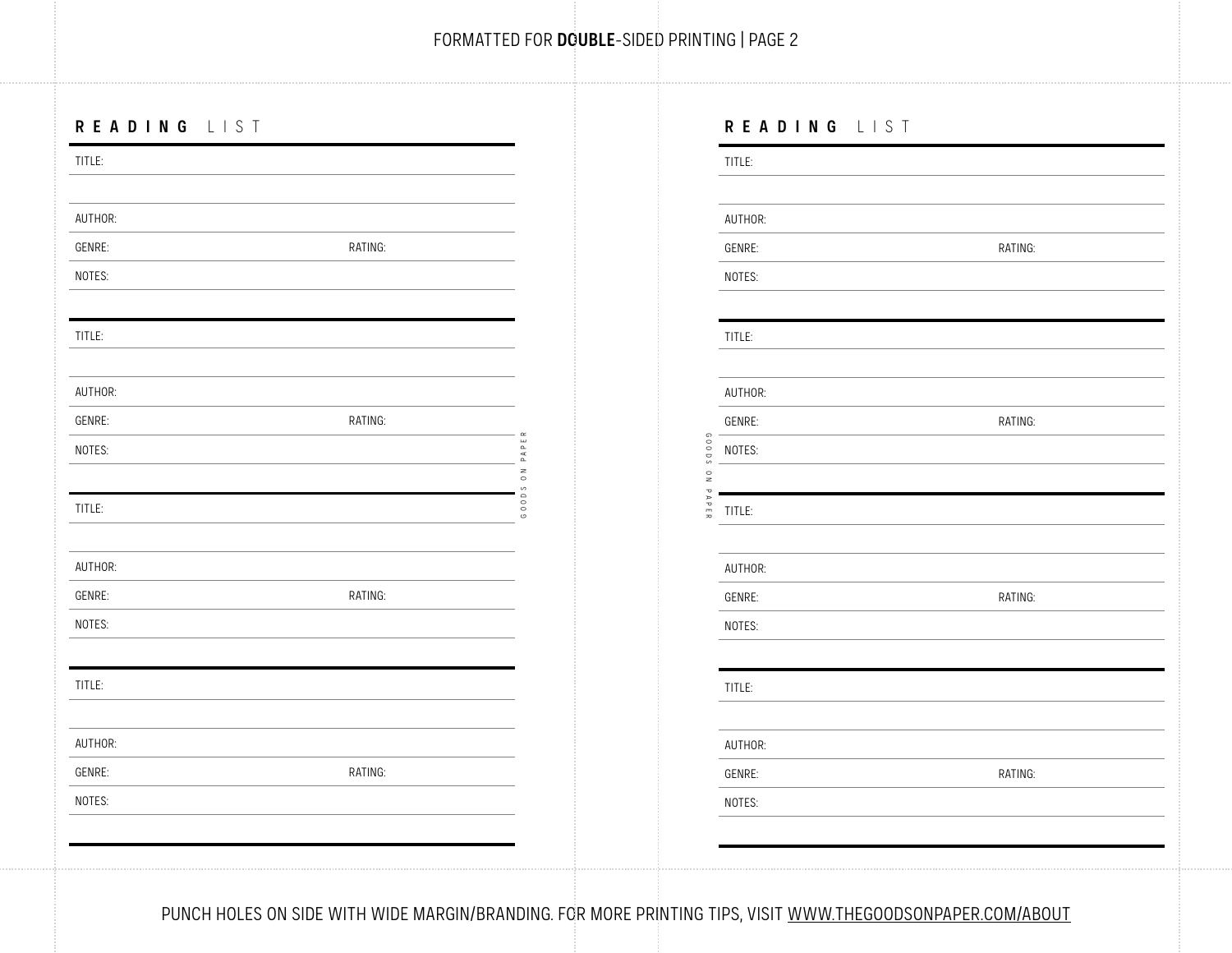## **PODCAST** LIST

| TITLE: |                                                                                                            |                                                  | TITLE:                       |         |
|--------|------------------------------------------------------------------------------------------------------------|--------------------------------------------------|------------------------------|---------|
|        |                                                                                                            |                                                  |                              |         |
| HOST:  |                                                                                                            |                                                  | HOST:                        |         |
| GENRE: | RATING:                                                                                                    |                                                  | GENRE:                       | RATING: |
| NOTES: |                                                                                                            |                                                  | NOTES:                       |         |
|        |                                                                                                            |                                                  |                              |         |
| TITLE: |                                                                                                            |                                                  | TITLE:                       |         |
|        |                                                                                                            |                                                  |                              |         |
| HOST:  |                                                                                                            |                                                  | HOST:                        |         |
| GENRE: | RATING:                                                                                                    |                                                  | GENRE:                       | RATING: |
| NOTES: |                                                                                                            | $\Delta$<br>$\overline{\phantom{a}}$<br>$\alpha$ | SO003<br>NOTES:              |         |
|        |                                                                                                            | $\geq$<br>$\circ$                                | $\frac{\circ}{\circ}$<br>P A |         |
| TITLE: |                                                                                                            | $\rm ^{\circ}$<br>$^{\circ}_{\circ}$             | PER<br>TITLE:                |         |
|        |                                                                                                            |                                                  |                              |         |
| HOST:  |                                                                                                            |                                                  | HOST:                        |         |
| GENRE: | RATING:                                                                                                    |                                                  | GENRE:                       | RATING: |
| NOTES: |                                                                                                            |                                                  | NOTES:                       |         |
|        |                                                                                                            |                                                  |                              |         |
| TITLE: |                                                                                                            |                                                  | TITLE:                       |         |
|        |                                                                                                            |                                                  |                              |         |
| HOST:  |                                                                                                            |                                                  | HOST:                        |         |
| GENRE: | RATING:                                                                                                    |                                                  | GENRE:                       | RATING: |
| NOTES: |                                                                                                            |                                                  | NOTES:                       |         |
|        |                                                                                                            |                                                  |                              |         |
|        |                                                                                                            |                                                  |                              |         |
|        |                                                                                                            |                                                  |                              |         |
|        | PUNCH HOLES ON SIDE WITH WIDE MARGIN/BRANDING. FOR MORE PRINTING TIPS, VISIT WWW.THEGOODSONPAPER.COM/ABOUT |                                                  |                              |         |

| TITLE:        |         |
|---------------|---------|
|               |         |
| HOST:         |         |
| GENRE:        | RATING: |
| NOTES:        |         |
| TITLE:        |         |
| HOST:         |         |
| GENRE:        | RATING: |
| NOTES:        |         |
| TITLE:        |         |
| HOST:         |         |
| GENRE:        | RATING: |
| NOTES:        |         |
| TITLE:        |         |
| HOST:         |         |
| <b>GENRE:</b> | RATING: |